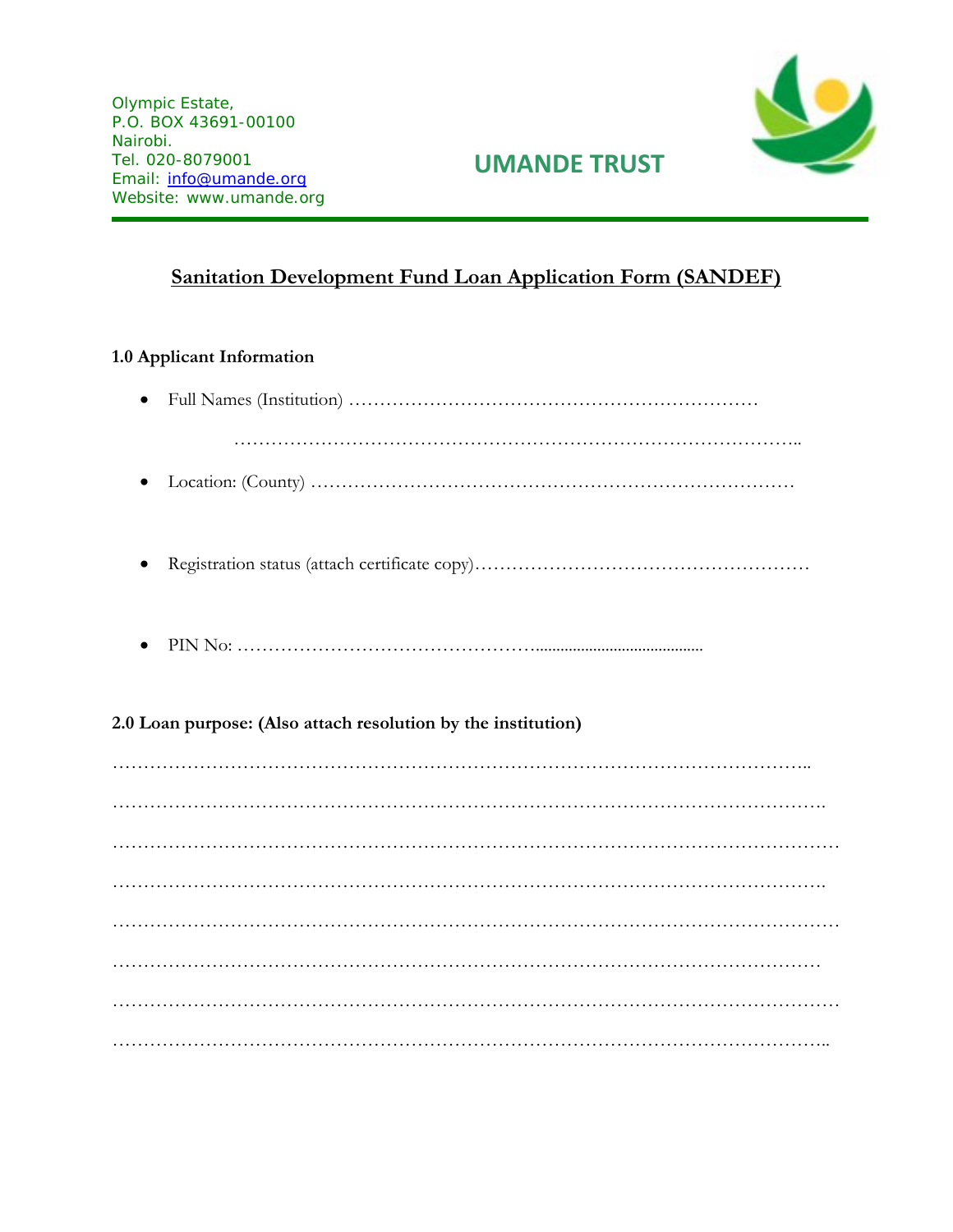Olympic Estate, P.O. BOX 43691-00100 Nairobi. Tel. 020-8079001 Email: [info@umande.org](mailto:info@umande.org) Website: www.umande.org



# **UMANDE TRUST**

#### **3.0 Loan Particulars**

Total loan request

#### **4.0 Technical assessment Report: (Technology, Improvement, space, costs, timeframe)**

#### **5.0 Financial Status**

|--|

Proposed financial projection (Value addition) (attach)……………………………

Repayment plan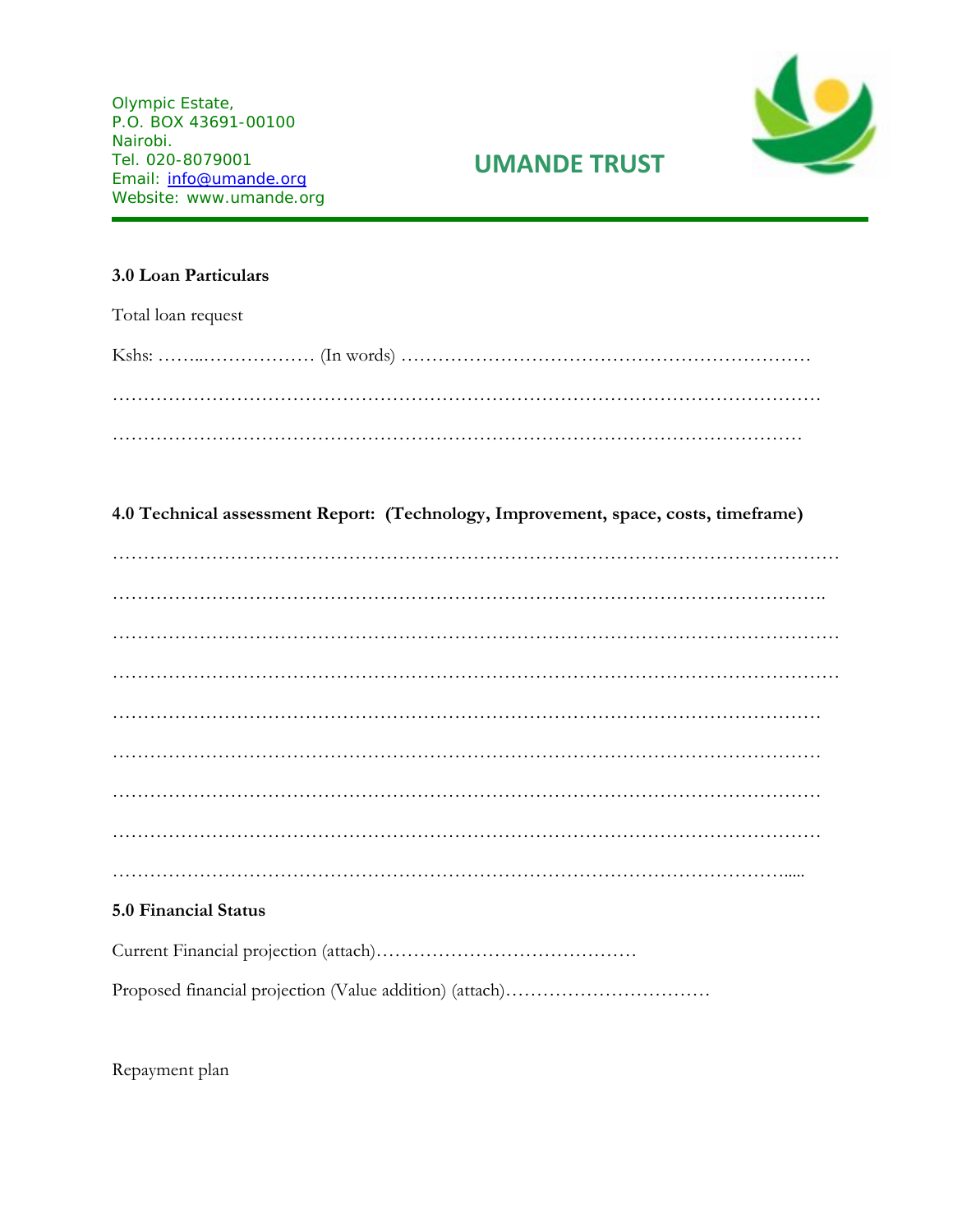Olympic Estate, P.O. BOX 43691-00100 Nairobi. Tel. 020-8079001 Email: [info@umande.org](mailto:info@umande.org) Website: www.umande.org



# **UMANDE TRUST**

|                    | Monthly/Weekly/daily repayment through Kopokopo<br>a)<br>Monthly/Weekly/daily repayment through Beba Card<br>b)<br>Cash deposit to Bank<br>$\mathbf{c})$<br>d) M-pesa transfer to Bank                                        |
|--------------------|-------------------------------------------------------------------------------------------------------------------------------------------------------------------------------------------------------------------------------|
|                    |                                                                                                                                                                                                                               |
|                    |                                                                                                                                                                                                                               |
| <b>6.0 SIGNING</b> |                                                                                                                                                                                                                               |
|                    | On Behalf of the Institution (School)                                                                                                                                                                                         |
|                    |                                                                                                                                                                                                                               |
|                    |                                                                                                                                                                                                                               |
|                    |                                                                                                                                                                                                                               |
|                    |                                                                                                                                                                                                                               |
|                    |                                                                                                                                                                                                                               |
|                    | Date has been a series of the series of the series of the series of the series of the series of the series of the series of the series of the series of the series of the series of the series of the series of the series of |
|                    | Signature                                                                                                                                                                                                                     |
|                    | $\frac{Date}{\ }$                                                                                                                                                                                                             |
|                    |                                                                                                                                                                                                                               |